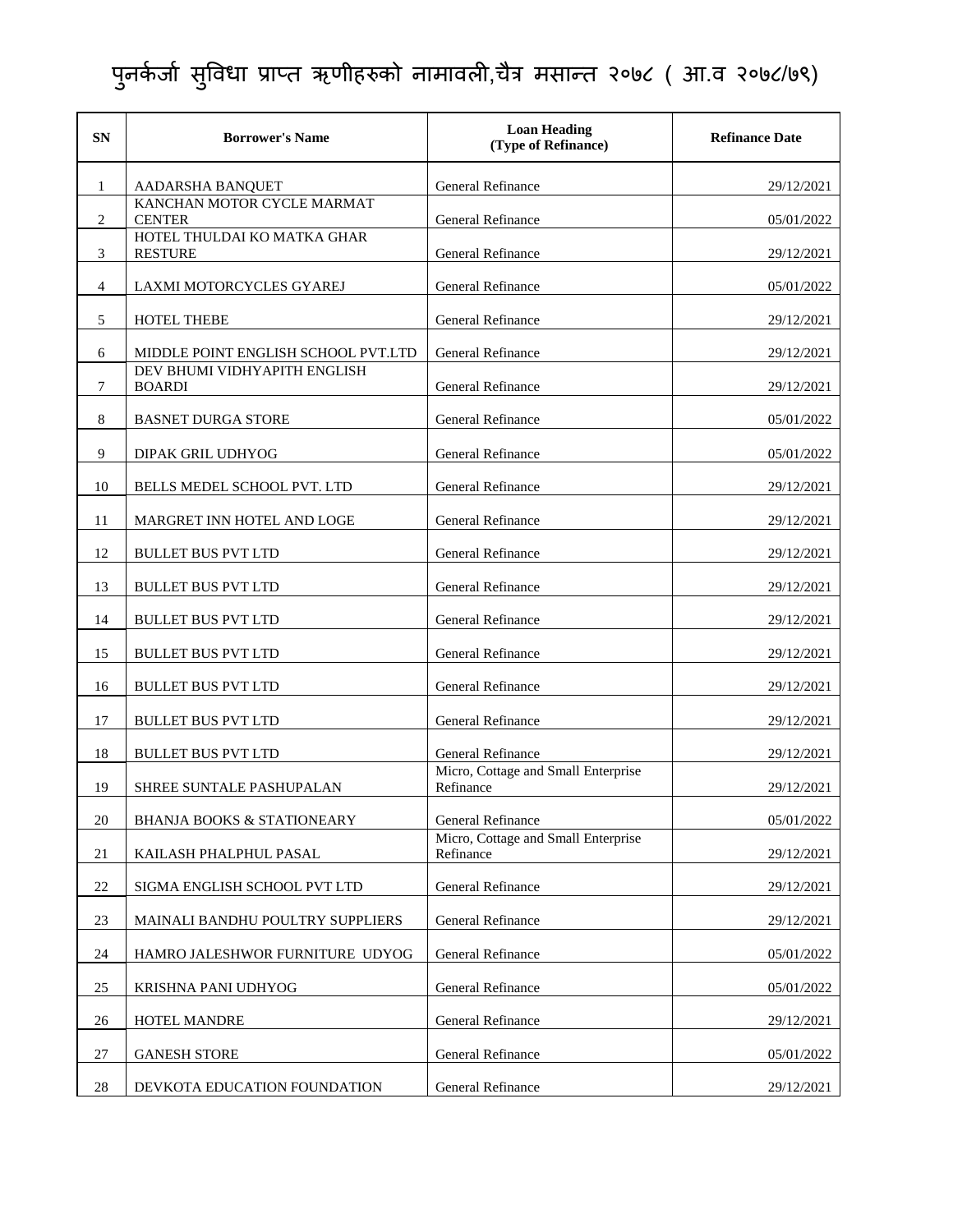| <b>SN</b> | <b>Borrower's Name</b>                        | <b>Loan Heading</b><br>(Type of Refinance)       | <b>Refinance Date</b> |
|-----------|-----------------------------------------------|--------------------------------------------------|-----------------------|
| 29        | <b>MA LAXMI AGAR BATTI</b>                    | Micro, Cottage and Small Enterprise<br>Refinance | 05/01/2022            |
| 30        | <b>BOHORA HOTEL</b>                           | General Refinance                                | 29/12/2021            |
| 31        | DIYA KRISHI FIRM                              | Micro, Cottage and Small Enterprise<br>Refinance | 29/12/2021            |
| 32        | HILEDHAP SIMSAR KRISHI FARM                   | General Refinance                                | 29/12/2021            |
| 33        | HIMSHIKHAR KASTHA FURNITURE<br><b>UDHYOG</b>  | General Refinance                                | 05/01/2022            |
| 34        | <b>RAMA KALA RAUT</b>                         | <b>General Refinance</b>                         | 29/12/2021            |
| 35        | SAGAR KUMAR MAINALI                           | General Refinance                                | 29/12/2021            |
| 36        | C.M. AGRICULTURE FIRM                         | General Refinance                                | 29/12/2021            |
| 37        | SHREE MAI BHAGWATI GADTAULA<br><b>MOTOR D</b> | Micro, Cottage and Small Enterprise<br>Refinance | 29/12/2021            |
| 38        | SANTAPUR KRISHI FIRM                          | Micro, Cottage and Small Enterprise<br>Refinance | 29/12/2021            |
| 39        | <b>INDIRA KRISHI FIRM</b>                     | Micro, Cottage and Small Enterprise<br>Refinance | 29/12/2021            |
| 40        | SAMRIDDHI KRISHI FIRM                         | <b>General Refinance</b>                         | 29/12/2021            |
| 41        | DAHAL KRISHI FIRM                             | Micro, Cottage and Small Enterprise<br>Refinance | 29/12/2021            |
| 42        | <b>STAR SOUND</b>                             | <b>General Refinance</b>                         | 05/01/2022            |
| 43        | DEVI PATHIVARA ELECTICAL                      | General Refinance                                | 05/01/2022            |
| 44        | DIKSHYANTA SHIKSHYA NIKETAN                   | General Refinance                                | 29/12/2021            |
| 45        | PATHIVARA KRISHI FIRM                         | General Refinance                                | 29/12/2021            |
| 46        | HAMRO PUSTAK PASAL                            | General Refinance                                | 05/01/2022            |
| 47        | KARUNA KRISHI FARM                            | <b>General Refinance</b>                         | 29/12/2021            |
| 48        | SHREE KRISHNA TRADERS                         | General Refinance                                | 29/12/2021            |
| 49        | BHATTARAI CHIYA, KUCHHO, ALU,<br><b>ADUWA</b> | General Refinance                                | 29/12/2021            |
| 50        | <b>FAMILY FAST FOOD CAFE</b>                  | <b>General Refinance</b>                         | 29/12/2021            |
| 51        | <b>LAXMIMATA OFFSET PRESS</b>                 | <b>General Refinance</b>                         | 05/01/2022            |
| 52        | ARNIKO CHHAPAKHANA                            | General Refinance                                | 05/01/2022            |
| 53        | RUKMINI CTP AND DIGITAL                       | General Refinance                                | 05/01/2022            |
| 54        | SHYAM STATIONERY UDHYOG                       | General Refinance                                | 05/01/2022            |
| 55        | ARNIKO SCHOOL MORANG PVT. LTD.                | <b>General Refinance</b>                         | 29/12/2021            |
| 56        | DREAMS ENTERTAINMENT<br>HOTEL.PVT.LTD         | General Refinance                                | 29/12/2021            |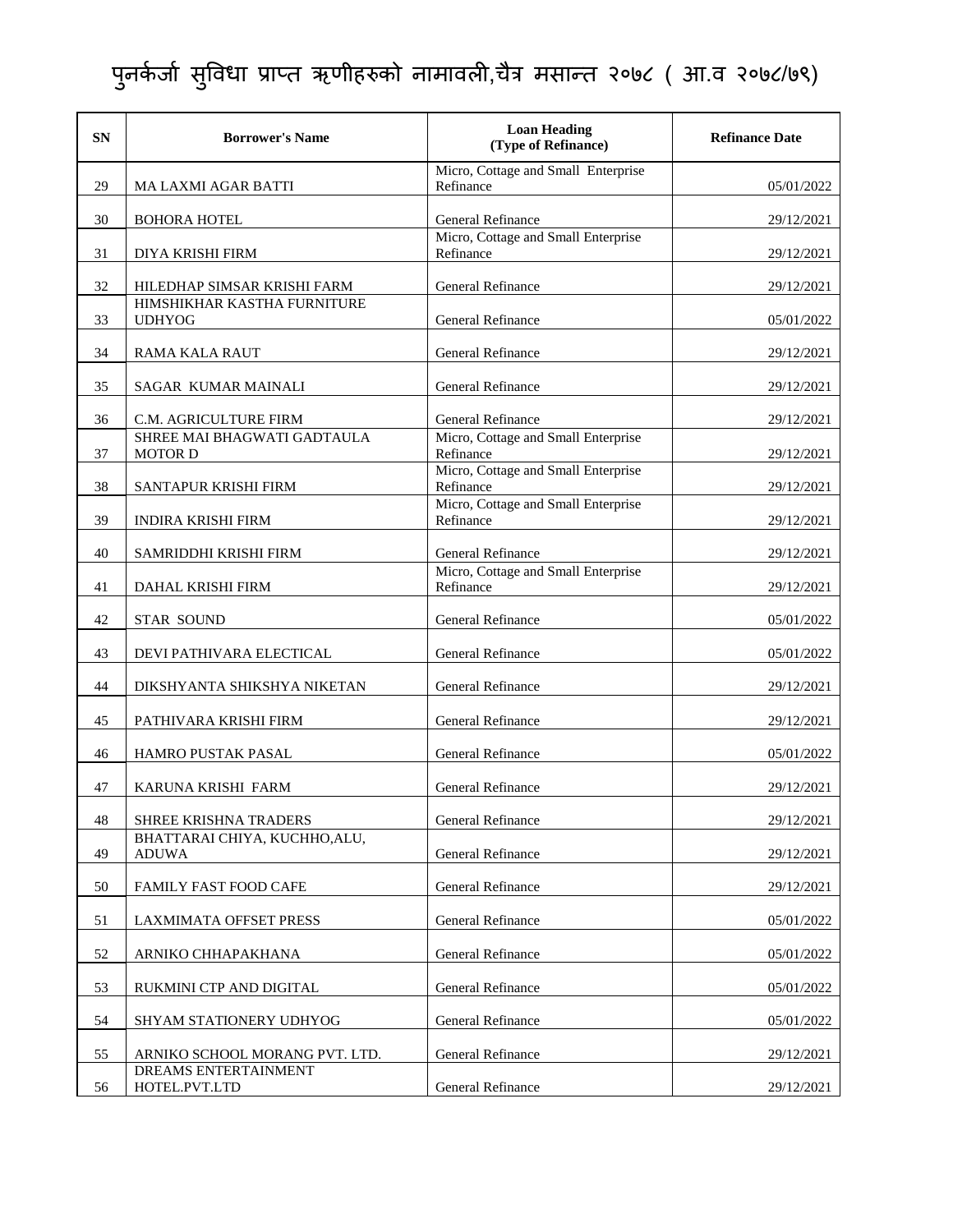| <b>SN</b> | <b>Borrower's Name</b>                               | <b>Loan Heading</b><br>(Type of Refinance)       | <b>Refinance Date</b> |
|-----------|------------------------------------------------------|--------------------------------------------------|-----------------------|
| 57        | REWATI PRASAD BHATTARAI                              | General Refinance                                | 30/12/2021            |
| 58        | <b>SHRESTHA HOTEL</b>                                | Micro, Cottage and Small Enterprise<br>Refinance | 29/12/2021            |
| 59        | SUMAN ALUMINIUM TATHA SISHA<br><b>UDHYOG</b>         | General Refinance                                | 05/01/2022            |
| 60        | HIMALI FRESH HOUSE AND SUPPLIERS                     | Micro, Cottage and Small Enterprise<br>Refinance | 29/12/2021            |
| 61        | MAHALAXMI MACHINERY CONCERN                          | General Refinance                                | 05/01/2022            |
| 62        | MORANG MODEL RESIDENTAL SCHOOL<br>PVT.               | General Refinance                                | 29/12/2021            |
| 63        | ROSHNI BAHUDESHYA KRISHI FIRM                        | Micro, Cottage and Small Enterprise<br>Refinance | 29/12/2021            |
| 64        | <b>BHADRA KRISHI FIRM HOUSE</b>                      | <b>General Refinance</b>                         | 29/12/2021            |
| 65        | DARPAN KRISHI FARM                                   | Micro, Cottage and Small Enterprise<br>Refinance | 29/12/2021            |
| 66        | SHAKSHI GAI FIRM                                     | Micro, Cottage and Small Enterprise<br>Refinance | 29/12/2021            |
| 67        | POKHREL HOTEL                                        | Micro, Cottage and Small Enterprise<br>Refinance | 29/12/2021            |
| 68        | SHREERAM COPY UDHYOG                                 | General Refinance                                | 05/01/2022            |
| 69        | VIVO CONSTRUCTION                                    | General Refinance                                | 05/01/2022            |
| 70        | <b>BLOOMING BUDS MONTESSORI PRE</b><br><b>SCHOOL</b> | Micro, Cottage and Small Enterprise<br>Refinance | 29/12/2021            |
| 71        | HOLY BASIL EDUCATION PVT.LTD                         | General Refinance                                | 29/12/2021            |
| 72        | SAMSKARA SIKSHYA SADAN PVT. LTD                      | <b>General Refinance</b>                         | 29/12/2021            |
| 73        | SUNDAR GRILL UDYOG                                   | Micro, Cottage and Small Enterprise<br>Refinance | 05/01/2022            |
| 74        | <b>OMAN HOTEL</b>                                    | General Refinance                                | 29/12/2021            |
| 75        | KALIKA AMILO UDHOG                                   | Micro, Cottage and Small Enterprise<br>Refinance | 29/12/2021            |
| 76        | KANAKAI GRILL UDHYOG                                 | General Refinance                                | 05/01/2022            |
| 77        | SUSMITA FURNITURE UDHYOG                             | General Refinance                                | 05/01/2022            |
| 78        | DIPA MOTORS PARTS                                    | General Refinance                                | 05/01/2022            |
| 79        | SRIJANA HOTEL                                        | General Refinance                                | 29/12/2021            |
| 80        | <b>SUNIL MITHAI PASAL</b>                            | Micro, Cottage and Small Enterprise<br>Refinance | 29/12/2021            |
| 81        | <b>SURAG GRILL UDHYOG</b>                            | General Refinance                                | 05/01/2022            |
| 82        | MADUSA METAL HOUSE                                   | General Refinance                                | 05/01/2022            |
| 83        | <b>NABIN HOTEL</b>                                   | Micro, Cottage and Small Enterprise<br>Refinance | 29/12/2021            |
| 84        | ADHIKARI PASHU AAHARA PASAL                          | Micro, Cottage and Small Enterprise<br>Refinance | 29/12/2021            |